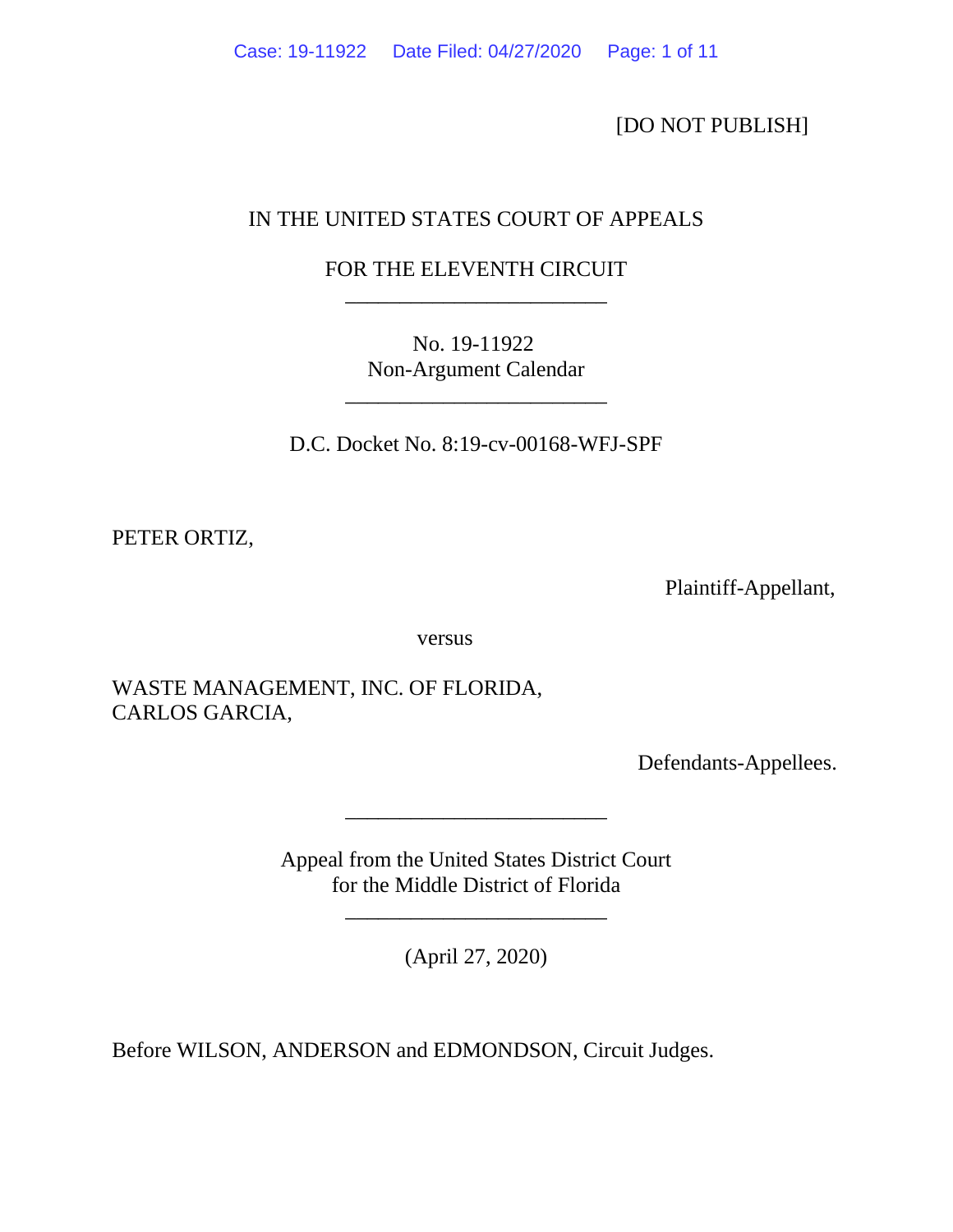### PER CURIAM:

Plaintiff Peter Ortiz appeals the district court's dismissal of his civil action against his former employer, Waste Management, Inc. of Florida ("WMI").<sup>[1](#page-1-0)</sup> In his complaint, Plaintiff asserted against WMI claims for violation of Title VII of the Civil Rights Act of 1964, 42 U.S.C. § 2000e ("Title VII"), and for violation of Florida law.<sup>[2](#page-1-1)</sup> No reversible error has been shown; we affirm.

Plaintiff alleged these facts in his complaint. Plaintiff was employed as a Route Driver with WMI beginning in 2003. On 23 January 2017, a group of Plaintiff's coworkers taunted Plaintiff after Plaintiff arrived at work wearing a small bandage on his face. One of the coworkers -- Carlos Garcia -- used his cellphone to record a video of the taunting. Plaintiff told Garcia to stop filming him. Plaintiff then walked out of the breakroom and into the men's restroom. As Plaintiff was sitting on the toilet, Plaintiff looked up and saw that Garcia was also in the restroom and was filming Plaintiff, whose genitalia was exposed.

<span id="page-1-0"></span> $<sup>1</sup>$  Plaintiff also named as a defendant his coworker, Carlos Garcia. On appeal, Plaintiff raises no</sup> argument about his claims against Garcia; those claims are not before us on appeal.

<span id="page-1-1"></span> $2$  The district court dismissed without prejudice Plaintiff's state law claims after declining to exercise supplemental jurisdiction. On appeal, Plaintiff raises no challenge to that ruling.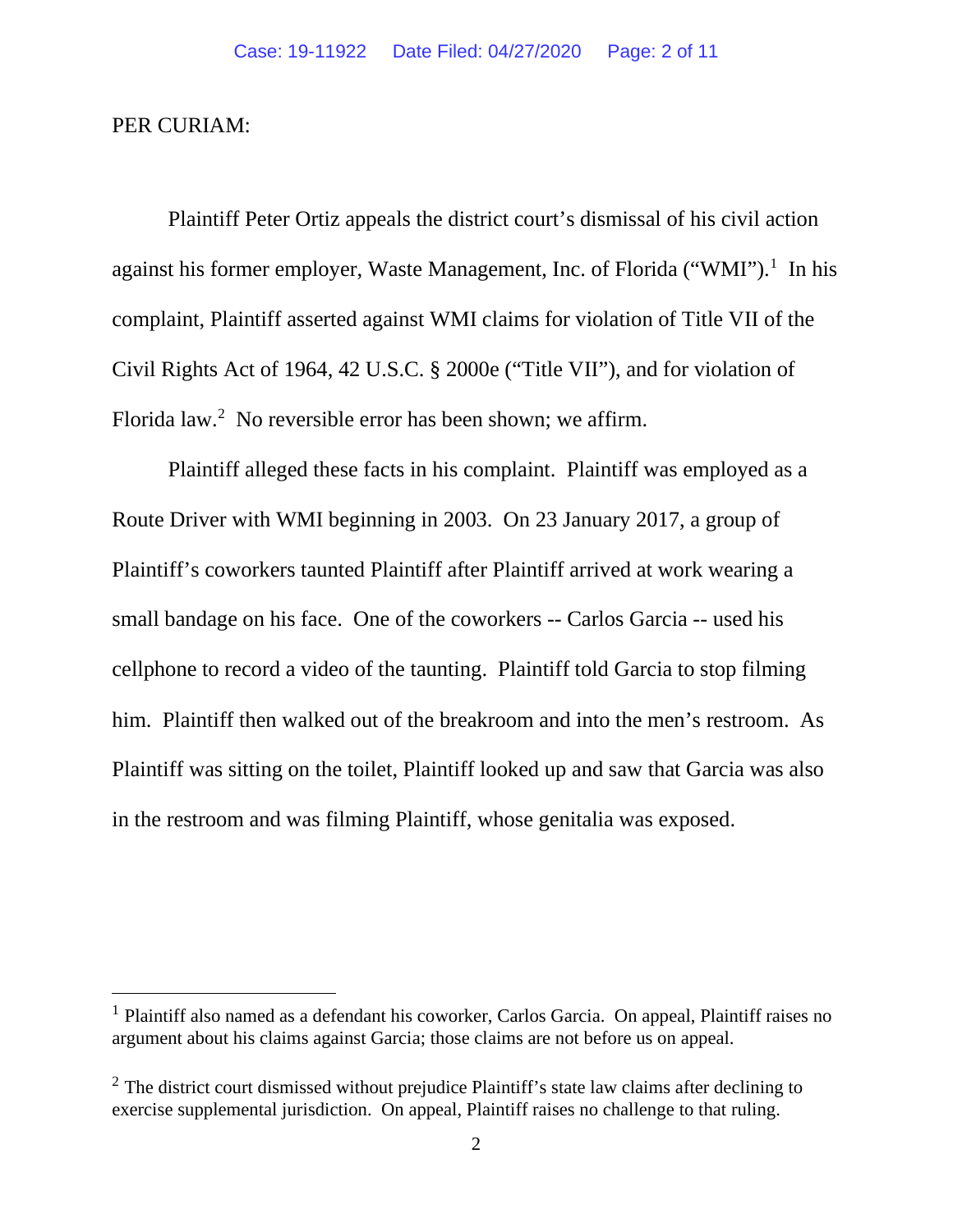### Case: 19-11922 Date Filed: 04/27/2020 Page: 3 of 11

The next day, Plaintiff reported the incident to his supervisor, D.A. D.A., however, did nothing to address Garcia's conduct and, instead, continued to assign Plaintiff to work with Garcia after the filming incident.

On 26 January, Plaintiff learned that two other coworkers (who had not been present during the initial taunting episode) had seen the video of Plaintiff on the toilet. Plaintiff complained to D.A. a second time. D.A. then spoke with Plaintiff and Garcia about the situation. D.A. told Garcia to delete the video but did not otherwise reprimand Garcia or confirm that the video had been deleted. In addition, D.A. insisted on discussing the matter in a public area despite Plaintiff's request to move into a private office. Plaintiff later learned that D.A. and Garcia were "very good friends."

Over three weeks later, Plaintiff says he was contacted by a "whistleblower" who showed Plaintiff a copy of Garcia's video. Plaintiff learned that Garcia had sent the video directly to the whistleblower and to four other coworkers.

On 22 February, Plaintiff called WMI's "Integrity Hotline": a phone number for employees to report "unethical behavior" in the workplace. WMI opened an investigation into Plaintiff's complaint. The complaint was assigned to Y.B., a human resources manager.

After Y.B. began her investigation, she demanded to know the whistleblower's identity. Plaintiff gave Y.B. the names of the five coworkers who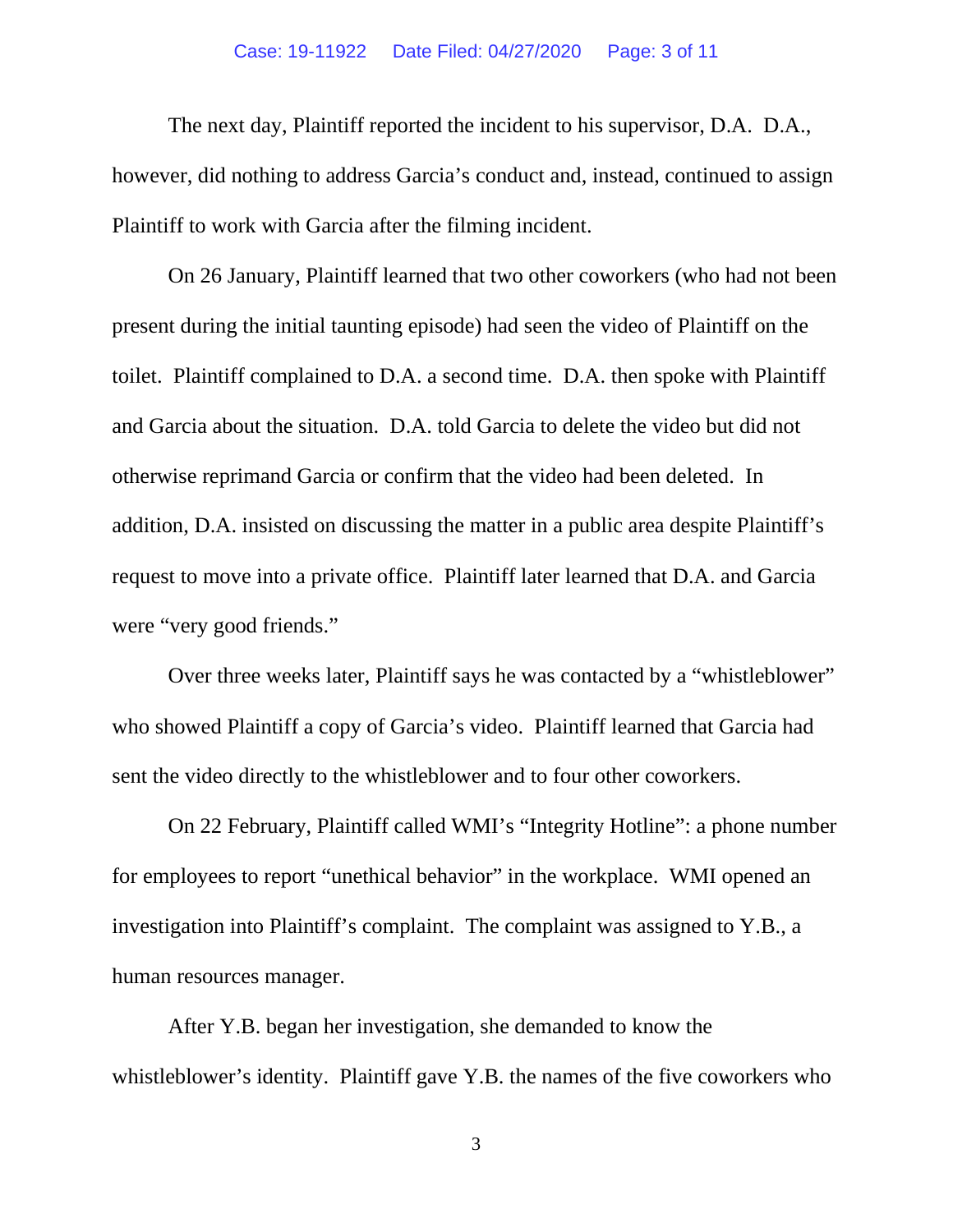had received the video directly from Garcia (one of whom was the whistleblower) but refused to identify the whistleblower. Y.B. told Plaintiff that he was impeding the investigation and that he would not "like what comes next." Plaintiff responded that he was "being harassed and retaliated against for precisely having integrity."

During a later conversation, Y.B. told Plaintiff that, because he refused to disclose the whistleblower's identity, "the case was out of her hands"; the investigation had been transferred to Corporate Security. Y.B. also told Plaintiff that -- per WMI's lawyer -- Plaintiff would be fired if he failed to disclose the identity of the whistleblower within 48 hours. Plaintiff refused to comply; WMI terminated Plaintiff's employment on 23 March 2017.

In his civil complaint, Plaintiff asserts two claims under Title VII: one for retaliation and another for hostile work environment. About retaliation, Plaintiff asserts that WMI treated him differently because of his sex and retaliated against him for reporting Garcia's behavior and "for exercising his civil rights and demanding to be treated equal as his female counterparts." Plaintiff contends that -- had he been a female employee -- WMI would have investigated the incident more thoroughly, would have taken remedial action against Garcia, would have assigned the investigation of Plaintiff's complaint (which involved video footage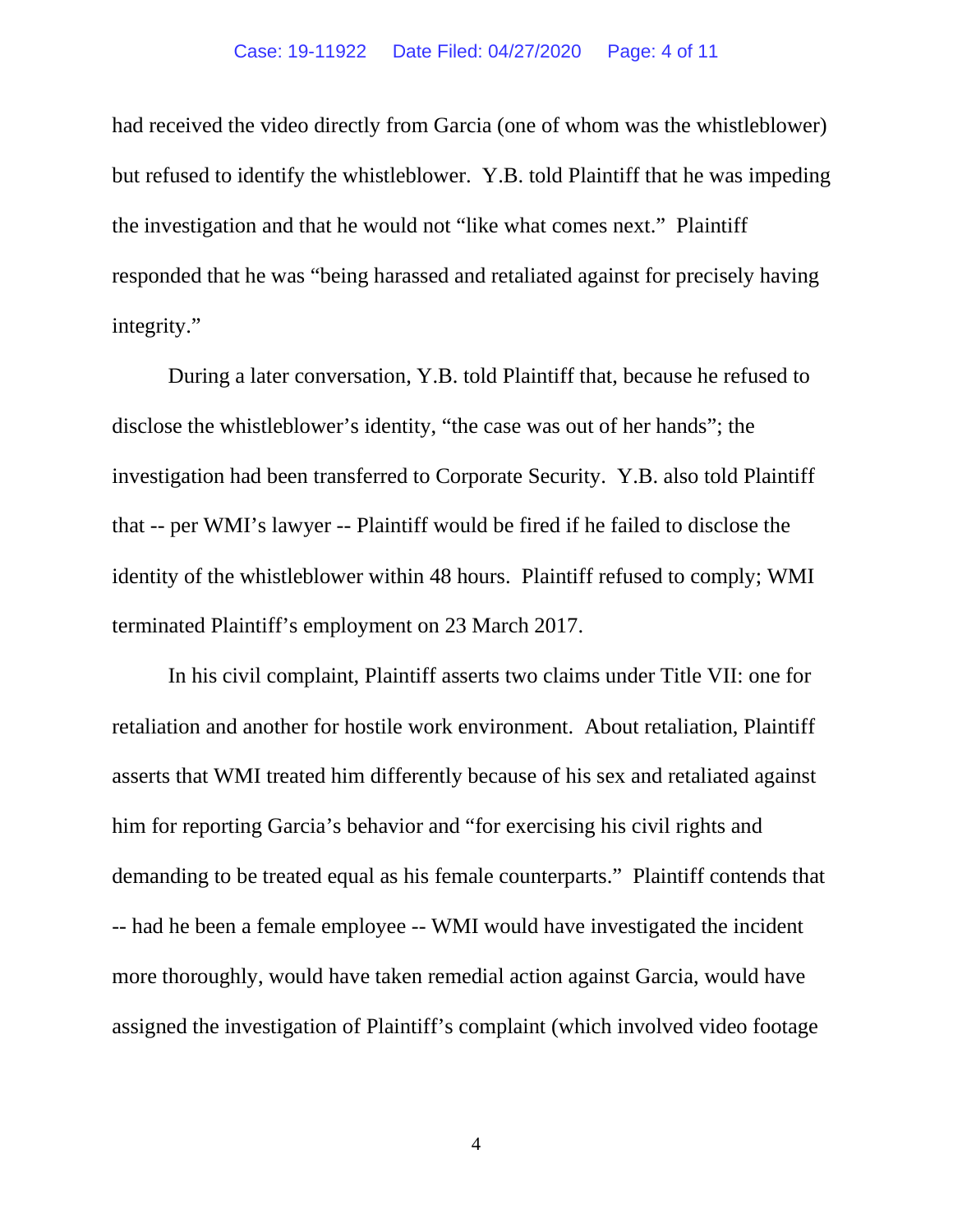of Plaintiff's genitalia) to an investigator of the same sex, and would not have terminated Plaintiff's employment.

About his second Title VII claim, Plaintiff says he was subjected to a hostile work environment because of his sex. Plaintiff says he was treated differently from female employees because WMI would have treated more seriously a similar incident involving a female employee.

WMI moved to dismiss Plaintiff's complaint. In pertinent part, WMI asserted that Plaintiff's allegations fell outside the scope of the operative charge of discrimination Plaintiff filed with the Equal Employment Opportunity Commission ("EEOC").

Plaintiff -- through his lawyer -- filed with the EEOC the charge of discrimination pertinent to this appeal on 4 August 2017.<sup>[3](#page-4-0)</sup> Plaintiff marked (on small spaces similar to tick-boxes that were part of the complaint form) that he was discriminated against based on "retaliation" and "other (specify below)." Identical small spaces existed to be checked for several other kinds of discrimination, including "SEX"; the "\_\_ SEX" space was not checked by Plaintiff. Briefly stated, Plaintiff alleged that he "was retaliated against for constantly complaining about

<span id="page-4-0"></span><sup>&</sup>lt;sup>3</sup> Plaintiff filed two charges of discrimination with the EEOC. Plaintiff filed his first charge on 4 August 2017. Based on that charge, the EEOC issued Plaintiff a Notice of Right to Sue on 24 October 2018: that notice is attached to Plaintiff's complaint. Plaintiff later filed a second charge on 8 November 2018, which the EEOC dismissed as untimely. In the district court and on appeal, Plaintiff relies solely upon the 4 August 2017 EEOC charge and raises no argument that the district court erred in failing to consider Plaintiff's second EEOC charge.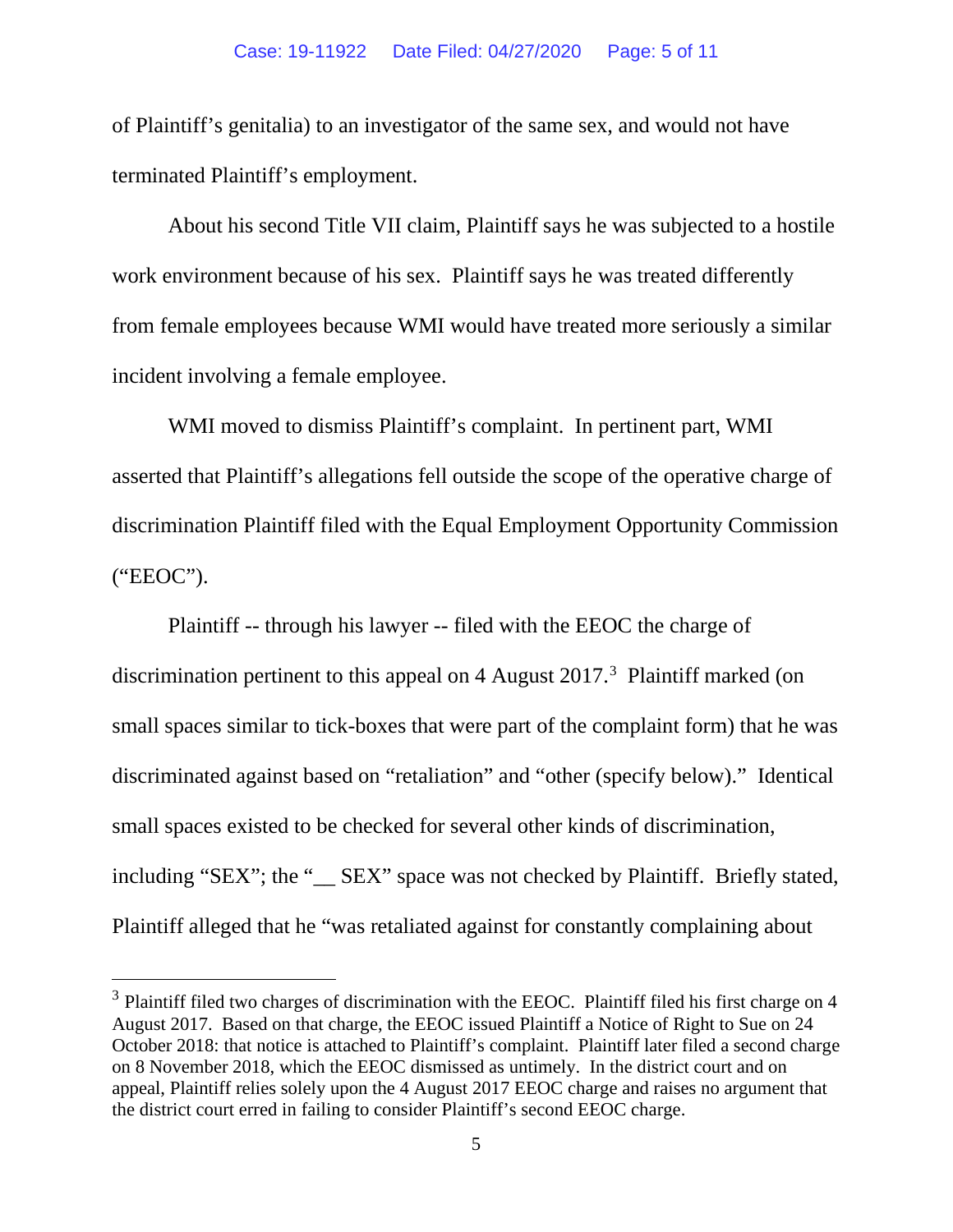having my rights and dignity violated by [Garcia]," and that Garcia had recorded and circulated a video of Plaintiff seated naked on the toilet.

In his "Discrimination Statement" (which extends over several pages), Plaintiff said he believed he had been harassed, subjected to a hostile work environment, and retaliated against in violation of Title VII. Plaintiff then described in detail the same factual allegations about Garcia's conduct, WMI's investigation, and about the termination of Plaintiff's employment that Plaintiff alleged in his complaint. Never did Plaintiff's EEOC charge allege that Plaintiff was treated differently or discriminated against because of his sex or allege that he had made it known to WMI that he believed he was being discriminated against based on his sex.

After conducting a hearing on WMI's motion, the district court dismissed with prejudice Plaintiff's Title VII claims. The district court determined that the operative EEOC charge "simply said nothing about sex discrimination." At the hearing on WMI's motion to dismiss, Plaintiff's lawyer conceded that Plaintiff alleged no sex discrimination in his first -- that is the pertinent -- EEOC charge. Determining that Plaintiff's Title VII claims fell outside the scope of the EEOC investigation that reasonably could be expected to grow out of the charge of discrimination, the district court concluded that those claims were subject to dismissal.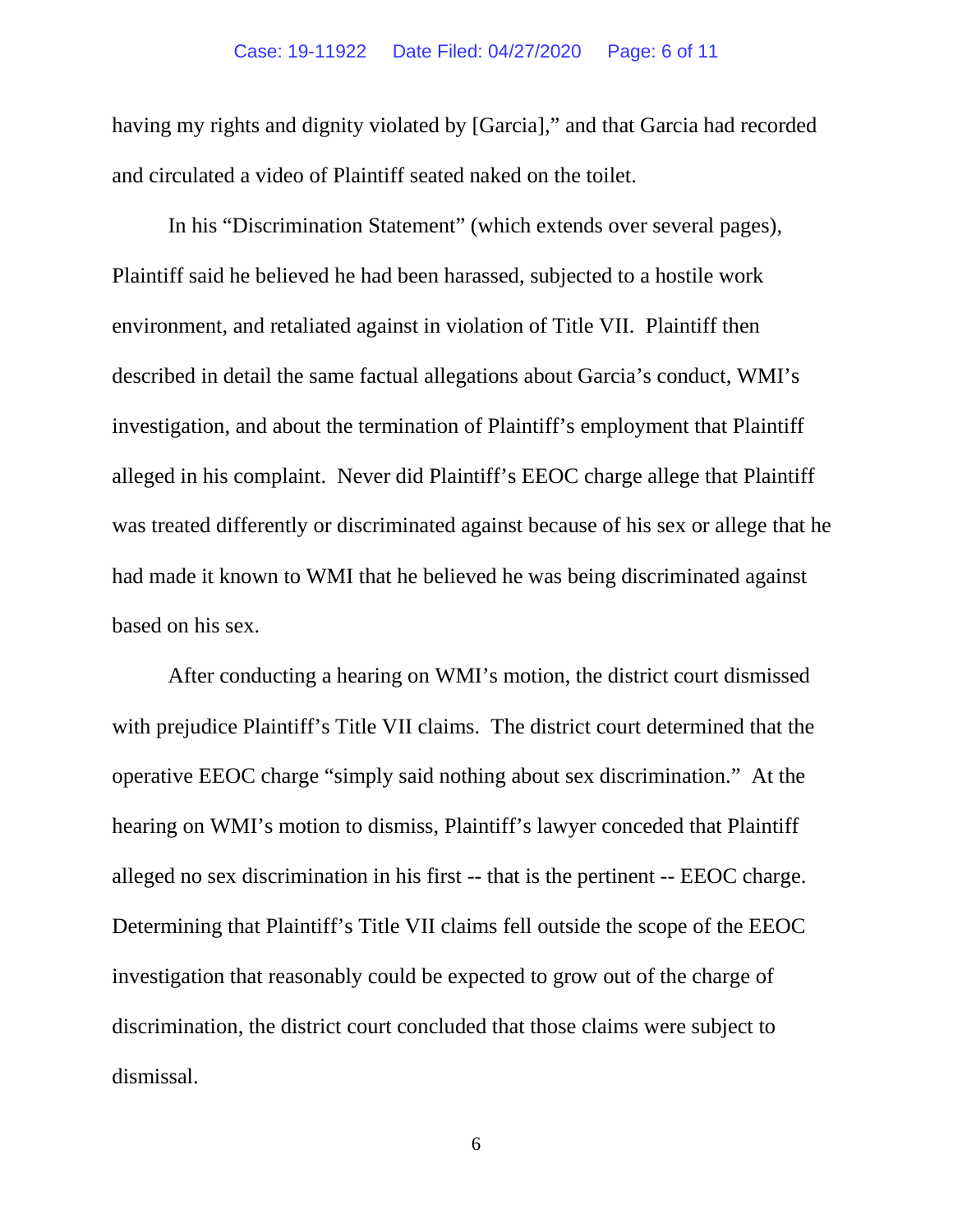### Case: 19-11922 Date Filed: 04/27/2020 Page: 7 of 11

We review de novo a district court's dismissal for failure to state a claim, accepting all properly alleged facts as true and construing them in the light most favorable to the plaintiff. Butler v. Sherriff of Palm Beach Cty., 685 F.3d 1261, 1265 (11th Cir. 2012).

Title VII makes it unlawful for an employer to discriminate against an employee "with respect to his compensation, terms, conditions, or privileges of employment, because of such individual's race, color, religion, sex, or national origin." 42 U.S.C. § 2000e-2(a)(1). The phrase "terms, conditions, or privileges of employment" has been construed to include claims about "a discriminatorily hostile or abusive environment." See Hulsey v. Pride Rests., LLC, 367 F.3d 1238, 1244 (11th Cir. 2004). We have stressed that Title VII "does not prohibit harassment alone, however severe and pervasive." See Baldwin v. Blue Cross/Blue Shield, 480 F.3d 1287, 1301 (11th Cir. 2007). "Instead, Title VII prohibits discrimination, including harassment that discriminates based on a protected category such as sex." Id. at 1301-02. Discrimination is the heart of Title VII; not every unreasonable, uncivil, or mean-spirited act is covered.

Title VII also makes it unlawful for an employer to retaliate against an employee because of the employee's opposition to an employment practice, if that kind of practice is made unlawful under Title VII. 42 U.S.C. § 2000e-3(a). Although a plaintiff "need not prove the underlying claim of discrimination which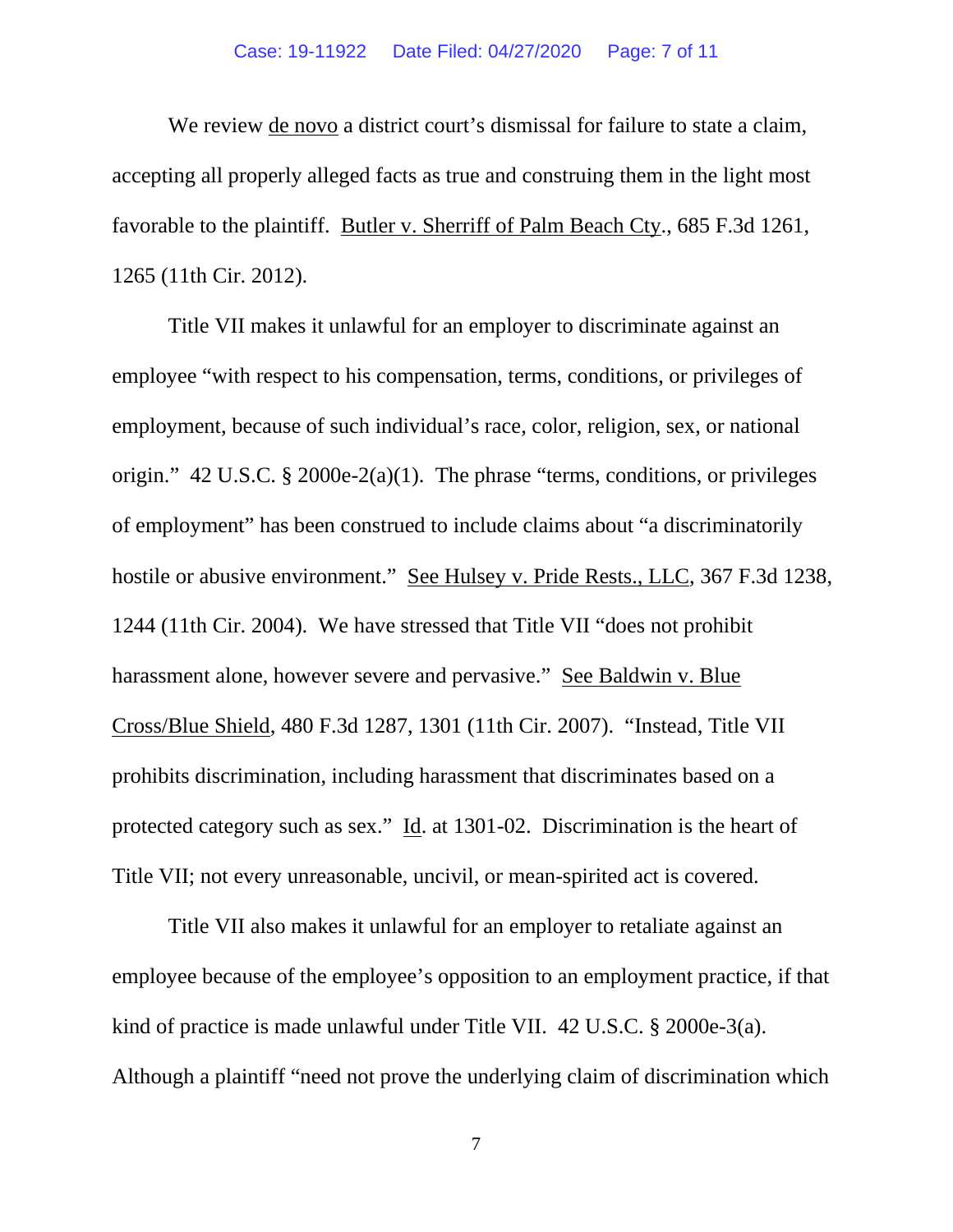led to [his] protest," he must demonstrate that he "engaged in statutorily protected expression." Meeks v. Comput. Assocs. Int'l, 15 F.3d 1013, 1021 (11th Cir. 1994). An employee's complaint -- formal or informal -- about an employment practice constitutes statutorily protected expression if the employee "explicitly or implicitly communicate[s] a belief that the practice constitutes unlawful employment discrimination." Furcron v. Mail Ctrs. Plus, LLC, 843 F.3d 1295, 1311 (11th Cir. 2016).

Before filing a civil complaint alleging violations of Title VII, an employee must exhaust his administrative remedies by first filing a timely charge of discrimination with the EEOC. Stamper v. Duval Cty. Sch. Bd., 863 F.3d 1336, 1339 (11th Cir. 2017). The purpose of the exhaustion requirement is to allow the EEOC "the first opportunity to investigate the alleged discriminatory practices to permit it to perform its role in obtaining voluntary compliance and promoting conciliation efforts." Gregory v. Ga. Dep't of Human Res., 355 F.3d 1277, 1279 (11th Cir. 2004).

Given the importance of the exhaustion requirement, a plaintiff's civil complaint under Title VII "is limited by the scope of the EEOC investigation which can reasonably be expected to grow out of the charge of discrimination." Id. at 1280. In determining whether a complaint falls within the scope of the EEOC charge, we consider whether the complaint is "like or related to, or grew out of, the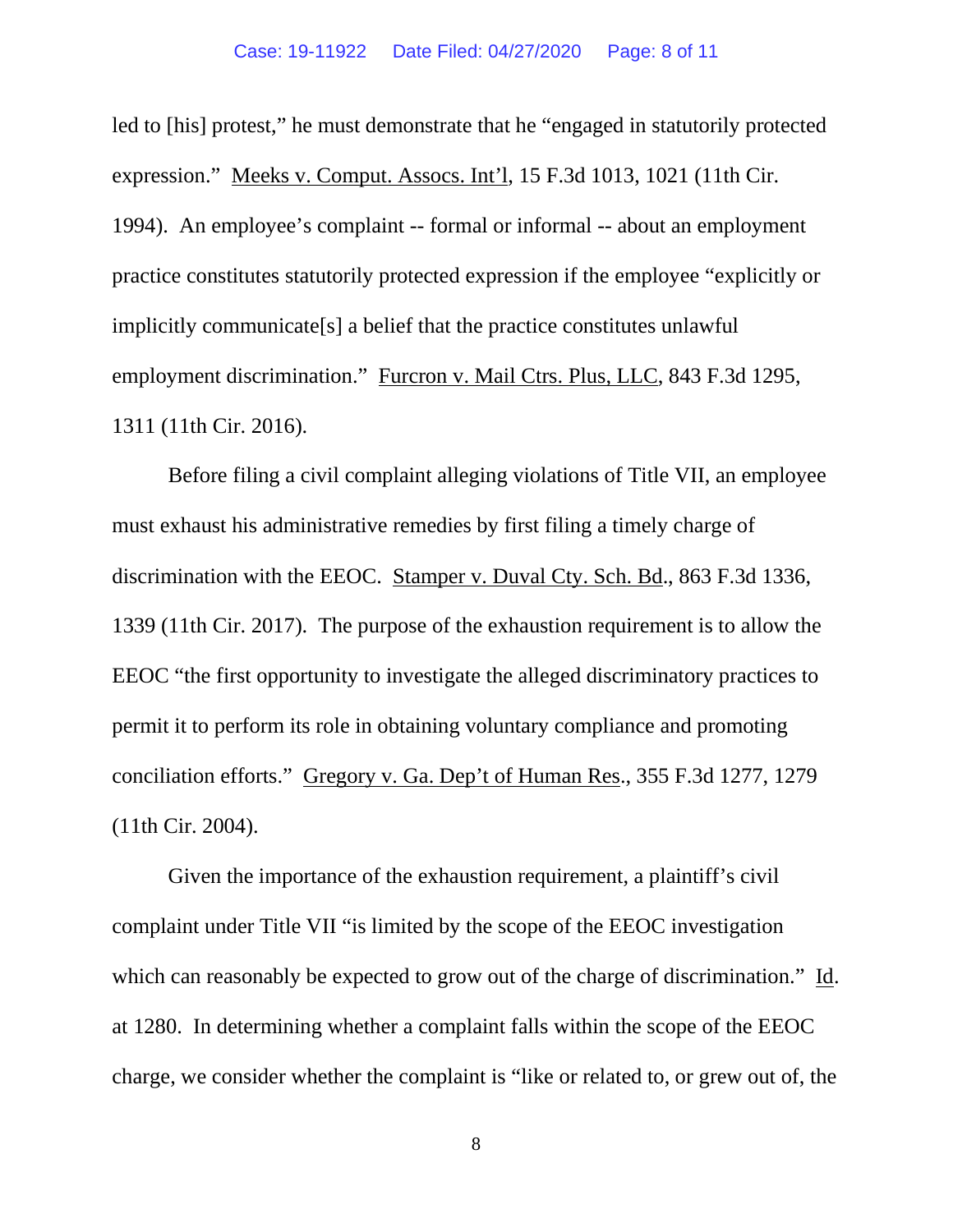#### Case: 19-11922 Date Filed: 04/27/2020 Page: 9 of 11

allegations contained in [the] EEOC charge." Id. Judicial claims that merely "amplify, clarify, or more clearly focus" the allegations in the EEOC complaint are permissible; but a judicial complaint may not assert "allegations of new acts of discrimination." Id. at 1279-80. We have also said that courts should avoid strict interpretation of the scope of the EEOC charge and avoid dismissing Title VII claims based merely on procedural technicalities. See id. at 1280.

On appeal, Plaintiff contends that the newly-added assertion in his civil complaint -- that Plaintiff was treated differently and less well because he was a male and not a female -- is permissible because that assertion merely "amplifies, clarifies, and more clearly focuses" the allegations in the EEOC charge. In a similar way, Plaintiff contends that an EEOC investigation of his allegations would have uncovered evidence of sex discrimination. We disagree.

Plaintiff's EEOC charge contained no factual allegations which could be construed reasonably as complaining about discrimination, harassment, or retaliation based on Plaintiff's sex. Plaintiff also alleged no facts showing that Plaintiff had engaged in statutorily protected expression. Although Plaintiff described in detail his complaints about Garcia's conduct and about the investigation to his supervisor, to the Integrity Hotline, and to Y.B., nothing evidenced that Plaintiff "explicitly or implicitly communicate[d]" to WMI that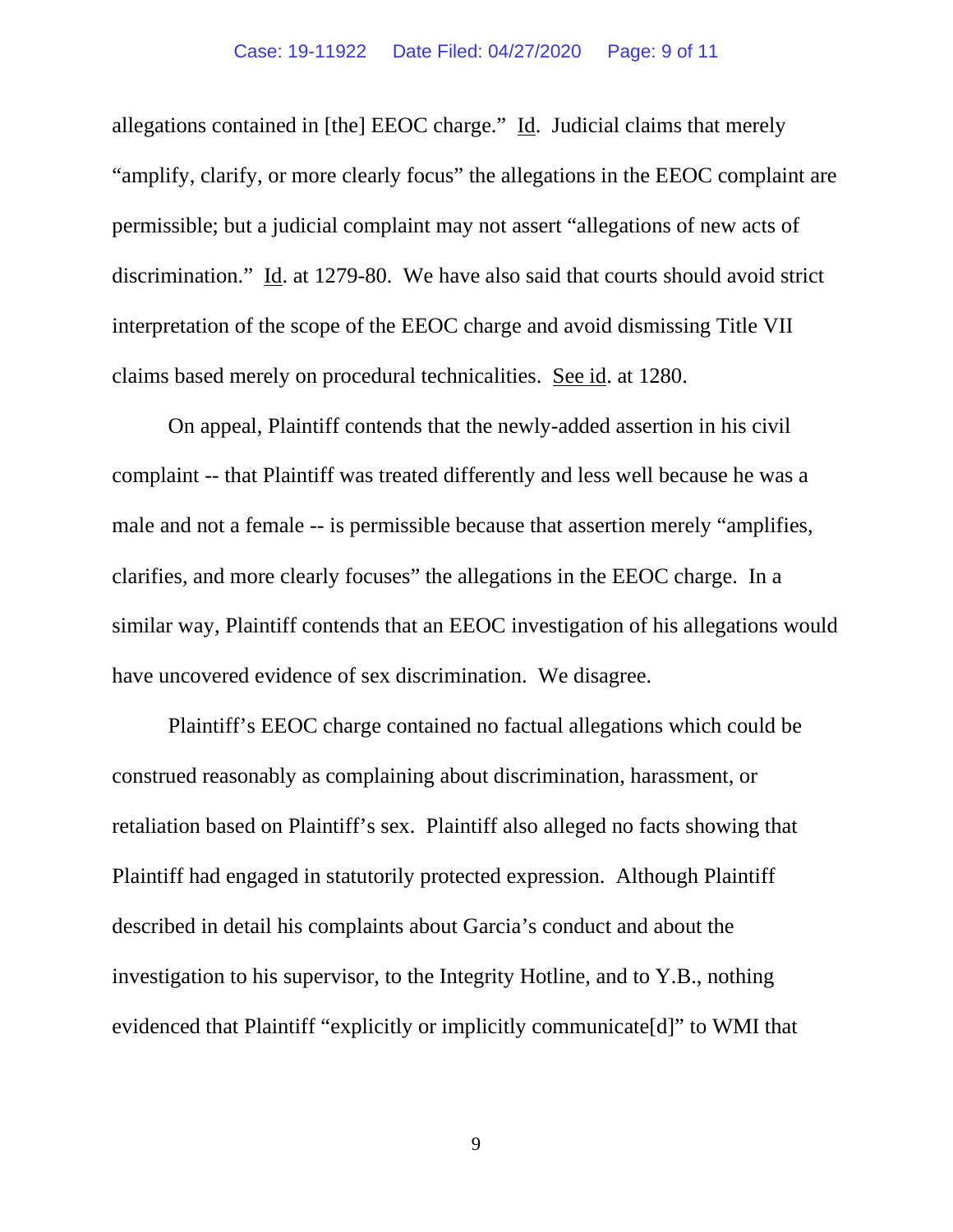Plaintiff believed he was being treated differently because of his sex. See Furcron, 843 F.3d at 1311.

Plaintiff's allegations in his civil complaint about sex discrimination constitute a claim in addition to and altering significantly the allegations in Plaintiff's EEOC charge. Given the complete lack of factual allegations about sex discrimination in the EEOC charge, we cannot conclude that an EEOC investigation would have reasonably uncovered evidence of sex discrimination. See Chanda v. Engelhard/ICC, 234 F.3d 1219, 1225 (11th Cir. 2000) (concluding that a reasonable investigation based on plaintiff's EEOC charge -- which mentioned only discrimination and retaliation based on disability, not national origin -- would not have encompassed retaliation based on complaints about national origin discrimination).

The district court committed no error in concluding that Plaintiff's Title VII claims for retaliation and for hostile work environment based on sex discrimination fell outside the scope of Plaintiff's EEOC charge. Contrary to Plaintiff's assertion, the district court neither engaged in an unreasonably strict interpretation of the scope of Plaintiff's EEOC charge nor based its ruling on a mere procedural technicality, such as Plaintiff's failure to mark the "\_\_ SEX" space on the EEOC charge form. Taking everything into account, Plaintiff's EEOC complaint omitted